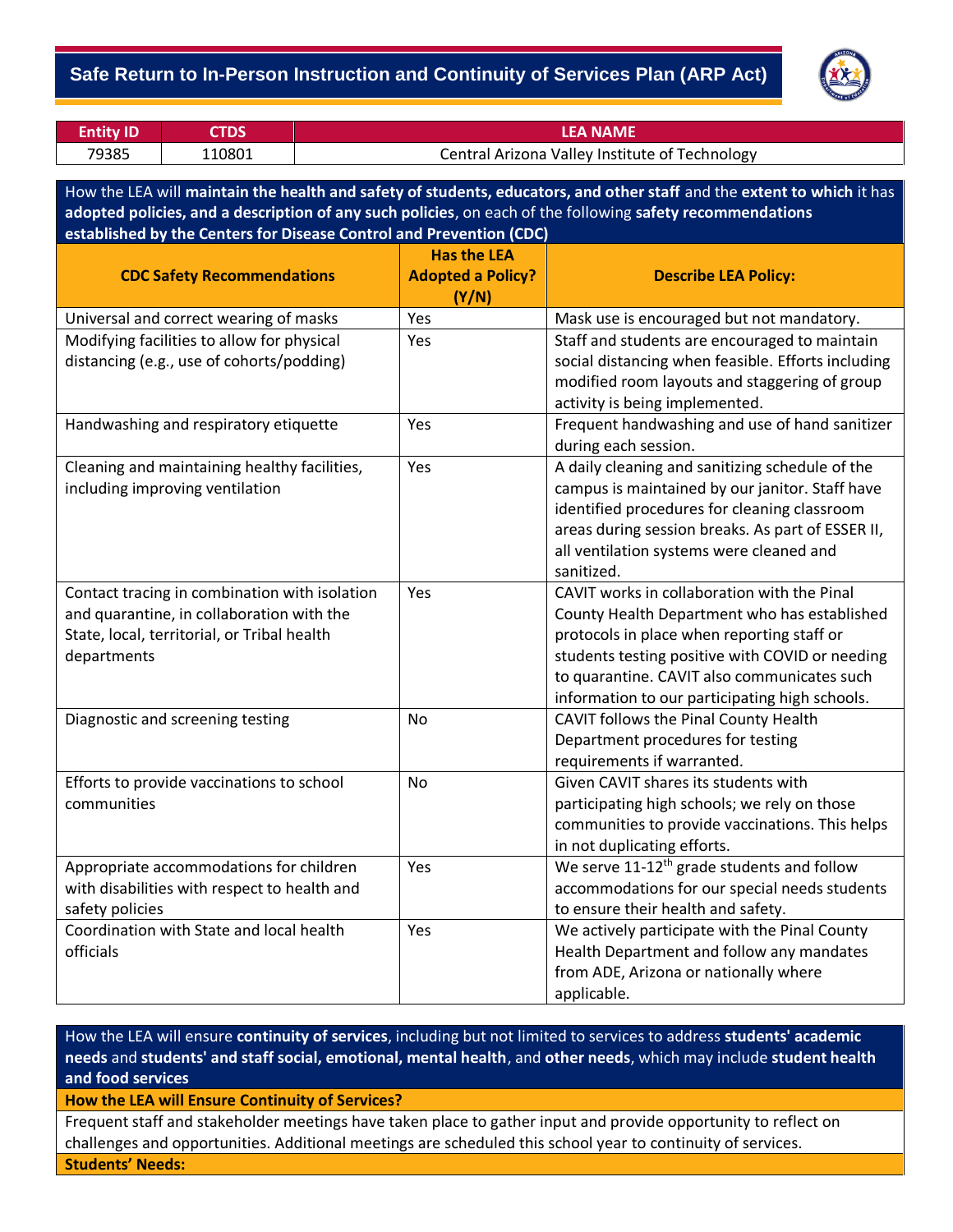| Safe Return to In-Person Instruction and Continuity of Services Plan (ARP Act) |  |
|--------------------------------------------------------------------------------|--|



| <b>Academic Needs</b>                                               | Additional teachers have been hired to decrease class sizes and to<br>provide more targeted instructional support. Teachers are tracking<br>student attainment of ADE CTE standards and mastery of technical<br>skills. Tutoring has been implemented for those in need and a<br>summer enrichment program is being planned for students to<br>receive additional assistance. Grades are being monitored very<br>closely and frequent progress reports along with parent<br>communication have been implemented to ensure students'<br>opportunity to succeed given needed academic interventions. |  |  |  |
|---------------------------------------------------------------------|----------------------------------------------------------------------------------------------------------------------------------------------------------------------------------------------------------------------------------------------------------------------------------------------------------------------------------------------------------------------------------------------------------------------------------------------------------------------------------------------------------------------------------------------------------------------------------------------------|--|--|--|
| Social, Emotional and Mental Health Needs                           | A counselor has been added this school year to provide social,<br>emotional, and mental health services to students in needs. A survey<br>has been released to address students' interests and need in these<br>areas which will prompt future training.                                                                                                                                                                                                                                                                                                                                           |  |  |  |
| Other Needs (which may include student health<br>and food services) | Being a CTED, our students receive food service at their high school.<br>Our students are on our campus two-hour sessions, so student<br>health is not a routine issue. We call for medical services for<br>emergency situations to ensure the health and safety of our<br>students.                                                                                                                                                                                                                                                                                                               |  |  |  |
| <b>Staff Needs:</b>                                                 |                                                                                                                                                                                                                                                                                                                                                                                                                                                                                                                                                                                                    |  |  |  |
| Social, Emotional and Mental Health Needs                           | Professional development training has been identified in these areas<br>with several offered already. CAVIT has implement "Lunch & Learn"<br>sessions and these topics have been well attended with additional<br>content to be offered next semester.                                                                                                                                                                                                                                                                                                                                             |  |  |  |
| <b>Other Needs</b>                                                  | Planning time will be provided to teachers to scope out the summer<br>academic programs.                                                                                                                                                                                                                                                                                                                                                                                                                                                                                                           |  |  |  |

The LEA must **regularly, but no less frequently than every six months** (taking into consideration the timing of significant changes to CDC guidance on reopening schools), **review and, as appropriate, revise its plan** for the safe return to in-person instruction and continuity of services **through September 30, 2023 Date of Revision November 15, 2021 Public Input** Describe the process used to seek public input, and how that input was taken into account in the revision of the plan: A survey was issued to our stakeholders to complete in Fall, 2021. The results were compiled which led to the creation of this modified plan submitted to ADE. Our previous safe return plan was created and adopted in last school year. The components of this plan were discussed at public board meetings and will continue to be in future meetings.

## **U.S. Department of Education Interim Final Rule (IFR)**

## **(1) LEA Plan for Safe Return to In-Person Instruction and Continuity of Services**

- (a) An LEA must describe in its plan under section 2001(i)(1) of the ARP Act for the safe return to in-person instruction and continuity of services—
	- (i) how it will maintain the health and safety of students, educators, and other staff and the extent to which it has adopted policies, and a description of any such policies, on each of the following safety recommendations established by the CDC:
		- (A) Universal and correct wearing of masks.
		- (B) Modifying facilities to allow for physical distancing (*e.g.,* use of cohorts/podding)
		- (C) Handwashing and respiratory etiquette.
		- (D) Cleaning and maintaining healthy facilities, including improving ventilation.